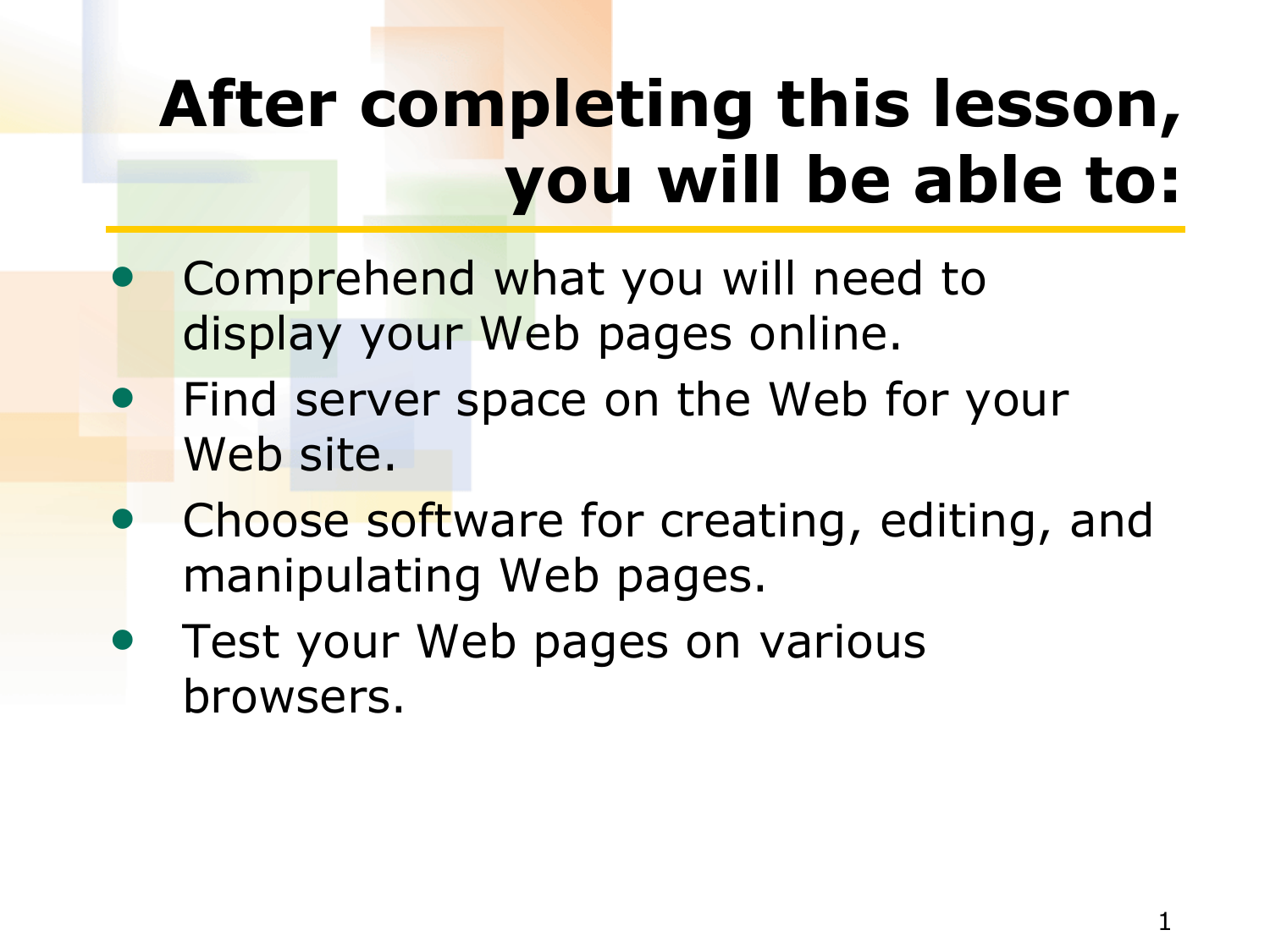# **Free Online Space**

#### **Some "free server space" options:**

- 1. Your Internet service provider
- 2. MSN Web Groups *(http://groups.msn.com)*
- 3. Lycos Tripod *(http://www.tripod.lycos.com)*
- 4. Yahoo! GeoCities *(http://geocities.yahoo.com)*
- 5. Site-specific Web pages, such as About Me pages on ebay

#### **Possible drawbacks:**

- Long Web addresses
- Limited layout options
- Limited server space
- Advertisements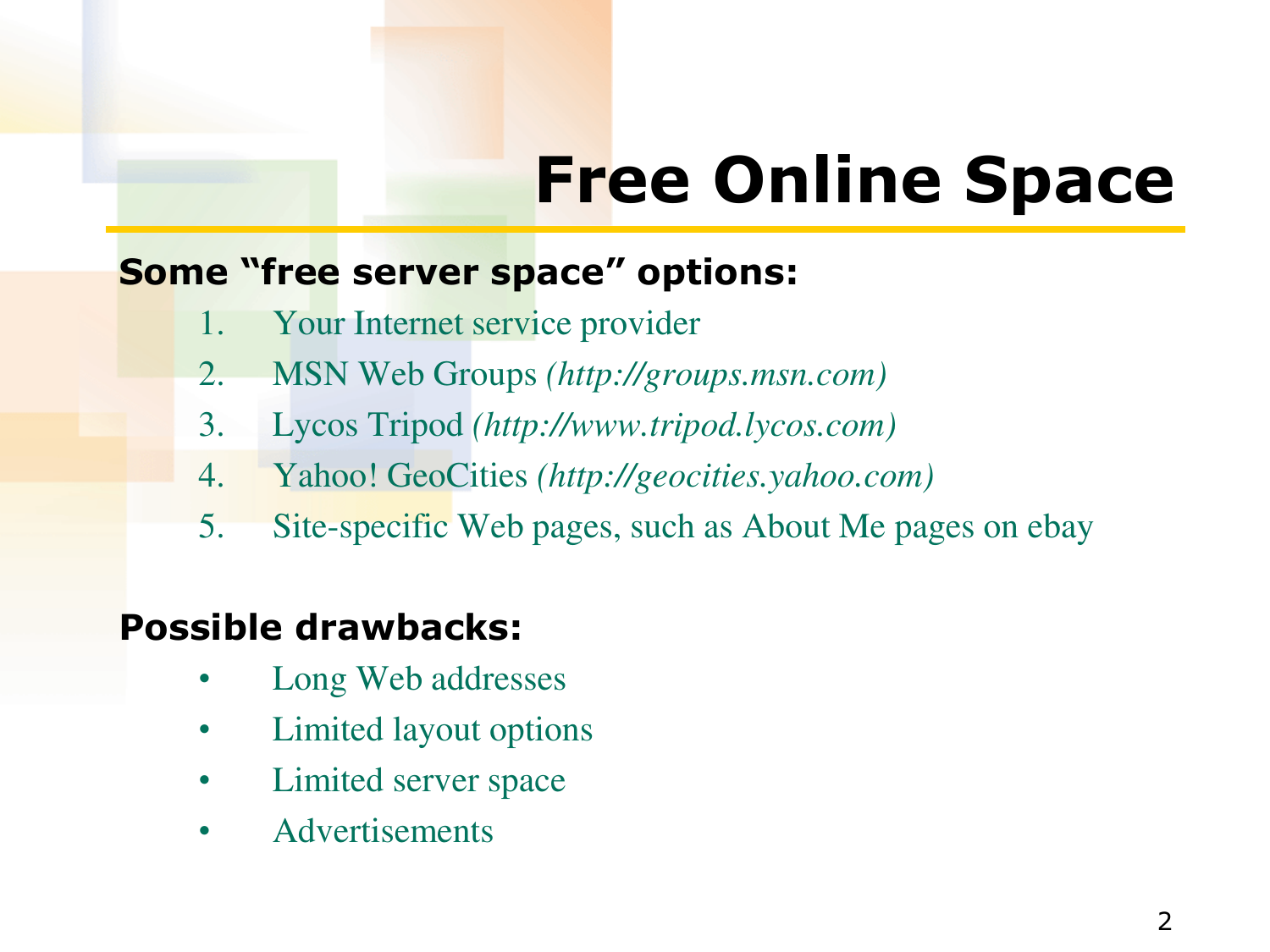## **Purchased Server Space**

#### **Expenses:**

- 1. Domain name
- 2. Server space

### **Benefits:**

- Concise Web page address
- No unwanted advertisements
- Freedom to design pages
- Variable server space options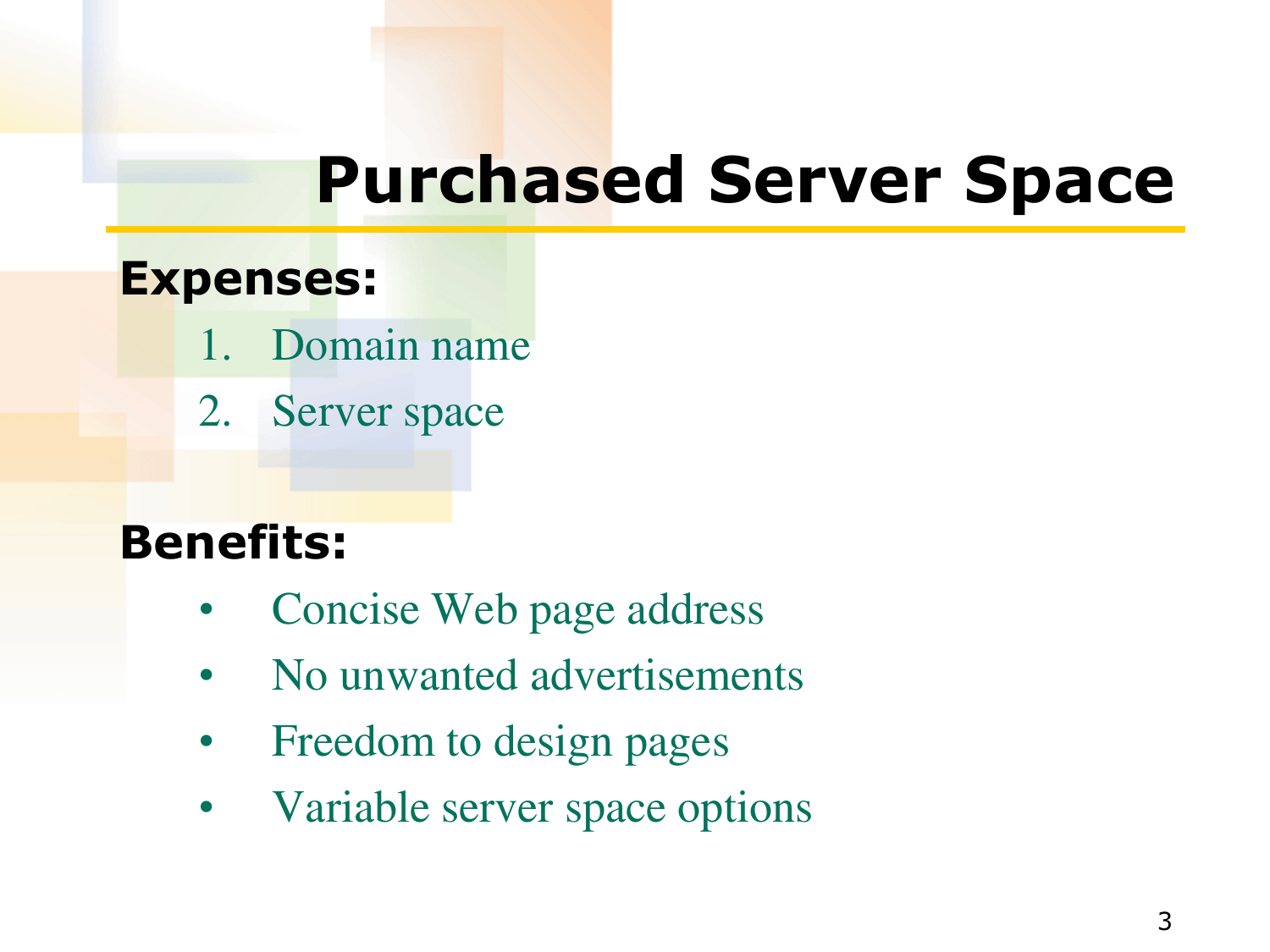# **Hosting Service Features**

### **Consider the following:**

- Server bandwidth
- Allocated space and price
- Tech support availability
- Microsoft FrontPage extensions support
- Extras, such as e-mail accounts, chat groups, blogs, and site search features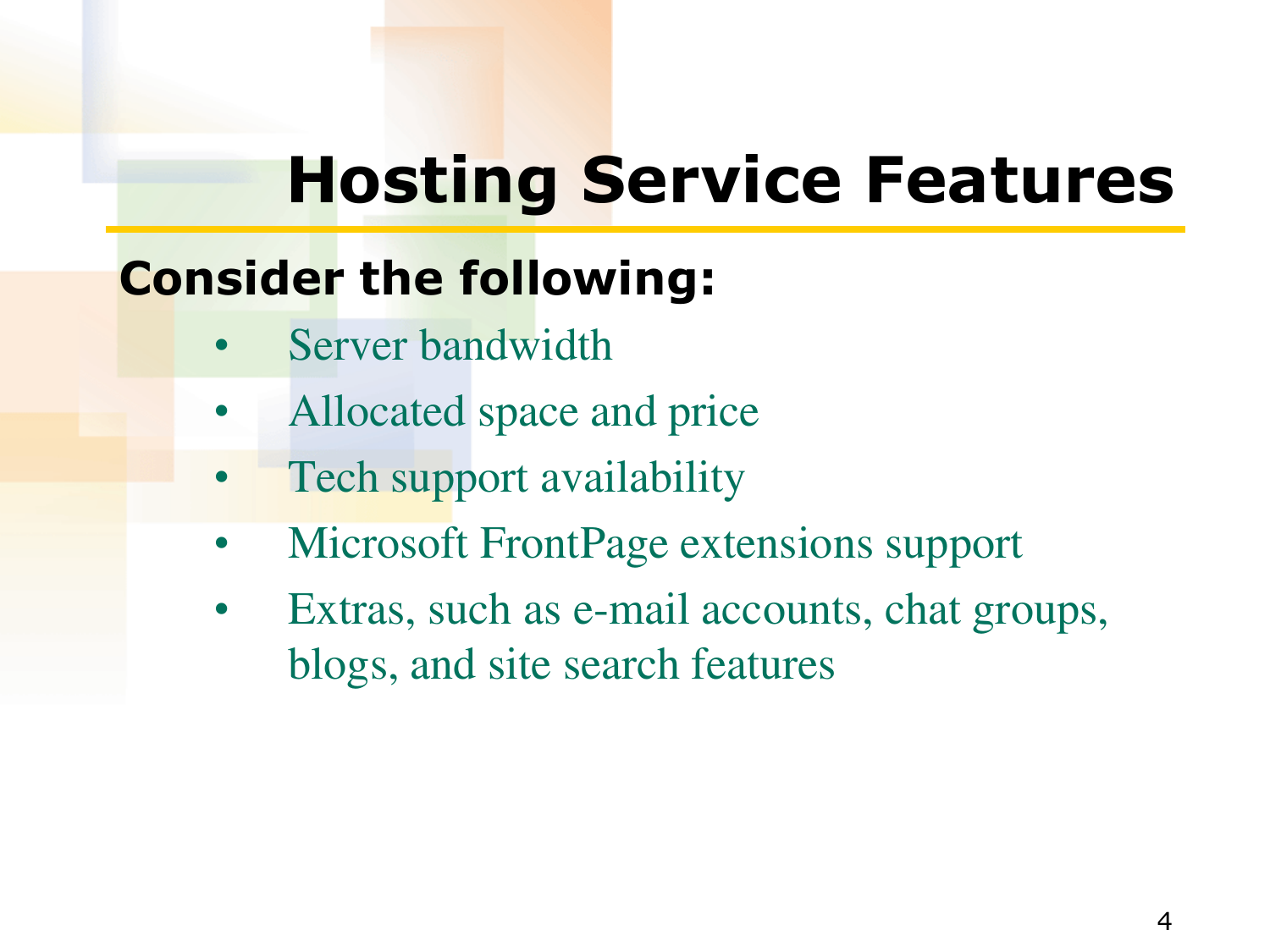## **Text Editor**

|                | <b>Martcamp.html - Notepad</b>                                                                                                                                                                                                                                                                                                                                                                                                                                                                                                                                                                                                                                                                                                                                                                                                                                                                                                                                                              |                                                                                                                                                                                                                                                                                                                                                                                                                                                                                                                                                                                                                                                                                                                                                                                                                                                                                                                                                          |  |  |  |
|----------------|---------------------------------------------------------------------------------------------------------------------------------------------------------------------------------------------------------------------------------------------------------------------------------------------------------------------------------------------------------------------------------------------------------------------------------------------------------------------------------------------------------------------------------------------------------------------------------------------------------------------------------------------------------------------------------------------------------------------------------------------------------------------------------------------------------------------------------------------------------------------------------------------------------------------------------------------------------------------------------------------|----------------------------------------------------------------------------------------------------------------------------------------------------------------------------------------------------------------------------------------------------------------------------------------------------------------------------------------------------------------------------------------------------------------------------------------------------------------------------------------------------------------------------------------------------------------------------------------------------------------------------------------------------------------------------------------------------------------------------------------------------------------------------------------------------------------------------------------------------------------------------------------------------------------------------------------------------------|--|--|--|
| <b>Notepad</b> | File Edit Format View Help                                                                                                                                                                                                                                                                                                                                                                                                                                                                                                                                                                                                                                                                                                                                                                                                                                                                                                                                                                  |                                                                                                                                                                                                                                                                                                                                                                                                                                                                                                                                                                                                                                                                                                                                                                                                                                                                                                                                                          |  |  |  |
|                | DOCTYPE HTML PUBLIC "-//W3C//DTD HTML 4.01 Transitional//EN"<br "http://www.w3.org/TR/1999/REC-html401-19991224/loose.dtd"><br>$\text{thtm1}$<br><head><br/><title>Art Camps for Kids : Committed to encouraging and nurturing creativity</title><br/><math>\langle</math>!-- page created by Mary Millhollon and Jeff Castrina --&gt;<br/></head>                                                                                                                                                                                                                                                                                                                                                                                                                                                                                                                                                                                                                                          |                                                                                                                                                                                                                                                                                                                                                                                                                                                                                                                                                                                                                                                                                                                                                                                                                                                                                                                                                          |  |  |  |
|                | <body bgcolor="#ffffff"></body>                                                                                                                                                                                                                                                                                                                                                                                                                                                                                                                                                                                                                                                                                                                                                                                                                                                                                                                                                             |                                                                                                                                                                                                                                                                                                                                                                                                                                                                                                                                                                                                                                                                                                                                                                                                                                                                                                                                                          |  |  |  |
|                | <table border="0" cellpadding="0" cellspacing="0" width="600"><br/><math>&lt;</math>tr&gt;</table>                                                                                                                                                                                                                                                                                                                                                                                                                                                                                                                                                                                                                                                                                                                                                                                                                                                                                          |                                                                                                                                                                                                                                                                                                                                                                                                                                                                                                                                                                                                                                                                                                                                                                                                                                                                                                                                                          |  |  |  |
|                | <td colspan="2" valign="top"><img alt="Art Camps for Kids : Committed&lt;br&gt;&lt;math&gt;\langle&lt;/math&gt;/tr&gt;&lt;/th&gt;&lt;th&gt;&lt;/th&gt;&lt;/tr&gt;&lt;tr&gt;&lt;th&gt;&lt;/th&gt;&lt;th&gt;&lt;math&gt;&lt;&lt;/math&gt;tr&gt;&lt;br&gt;&lt;td valign=" src="titlebar.gif" top"=""/><br/><imq alt="spacer image" border="0" height="6" src="spacer_top.qif" width="270"><b<br><img alt="spacer image" border="0" height="34" src="spacer_home.gif" width="106"/><br/><img alt="spacer_image" bord<br="" border="&lt;br&gt;&lt;img src=" height="36" spacer_registration.gif"="" src="spacer_location.gif" width="47"/><img alt="spacer image" border="&lt;br&gt;&lt;a firef=" height="35" src="spacer_programs.gif" subpage.html"="" width="26"/><img_src="b_contactus.gif" alt="contact Us" he<br="" width="154"><imq <="" alt="spacer imaqe" border="0" height="69" src="spacer_bottom.qif" th="" width="47"><th></th></imq></img_src="b_contactus.gif"></b<br></imq></td> | <img alt="Art Camps for Kids : Committed&lt;br&gt;&lt;math&gt;\langle&lt;/math&gt;/tr&gt;&lt;/th&gt;&lt;th&gt;&lt;/th&gt;&lt;/tr&gt;&lt;tr&gt;&lt;th&gt;&lt;/th&gt;&lt;th&gt;&lt;math&gt;&lt;&lt;/math&gt;tr&gt;&lt;br&gt;&lt;td valign=" src="titlebar.gif" top"=""/><br><imq alt="spacer image" border="0" height="6" src="spacer_top.qif" width="270"><b<br><img alt="spacer image" border="0" height="34" src="spacer_home.gif" width="106"/><br/><img alt="spacer_image" bord<br="" border="&lt;br&gt;&lt;img src=" height="36" spacer_registration.gif"="" src="spacer_location.gif" width="47"/><img alt="spacer image" border="&lt;br&gt;&lt;a firef=" height="35" src="spacer_programs.gif" subpage.html"="" width="26"/><img_src="b_contactus.gif" alt="contact Us" he<br="" width="154"><imq <="" alt="spacer imaqe" border="0" height="69" src="spacer_bottom.qif" th="" width="47"><th></th></imq></img_src="b_contactus.gif"></b<br></imq> |  |  |  |
|                | <font face="comic sans ms, comic sans, sans-serif"></font>                                                                                                                                                                                                                                                                                                                                                                                                                                                                                                                                                                                                                                                                                                                                                                                                                                                                                                                                  |                                                                                                                                                                                                                                                                                                                                                                                                                                                                                                                                                                                                                                                                                                                                                                                                                                                                                                                                                          |  |  |  |
|                | $<$ dir $>$<br>Current programs:                                                                                                                                                                                                                                                                                                                                                                                                                                                                                                                                                                                                                                                                                                                                                                                                                                                                                                                                                            |                                                                                                                                                                                                                                                                                                                                                                                                                                                                                                                                                                                                                                                                                                                                                                                                                                                                                                                                                          |  |  |  |
|                | $\langle u \rangle$<br><li><a href="subpage.html">Cartooning</a></li><br><li><a href="subpage.html">Drawing</a></li><br><li><a href="subpage.html">Fabrics </a></li><br><li><a href="subpage.html">Multimedia</a></li><br><li><a href="subpage.html">Painting</a></li><br><li><a href="subpage.html">Photography</a></li><br><li><a href="subpage.html">Pottery</a></li><br><li><a href="subpage.html">Sculpture</a></li><br>$\langle \sqrt{u} \rangle$                                                                                                                                                                                                                                                                                                                                                                                                                                                                                                                                     |                                                                                                                                                                                                                                                                                                                                                                                                                                                                                                                                                                                                                                                                                                                                                                                                                                                                                                                                                          |  |  |  |
|                | <b>THE</b>                                                                                                                                                                                                                                                                                                                                                                                                                                                                                                                                                                                                                                                                                                                                                                                                                                                                                                                                                                                  |                                                                                                                                                                                                                                                                                                                                                                                                                                                                                                                                                                                                                                                                                                                                                                                                                                                                                                                                                          |  |  |  |
|                |                                                                                                                                                                                                                                                                                                                                                                                                                                                                                                                                                                                                                                                                                                                                                                                                                                                                                                                                                                                             |                                                                                                                                                                                                                                                                                                                                                                                                                                                                                                                                                                                                                                                                                                                                                                                                                                                                                                                                                          |  |  |  |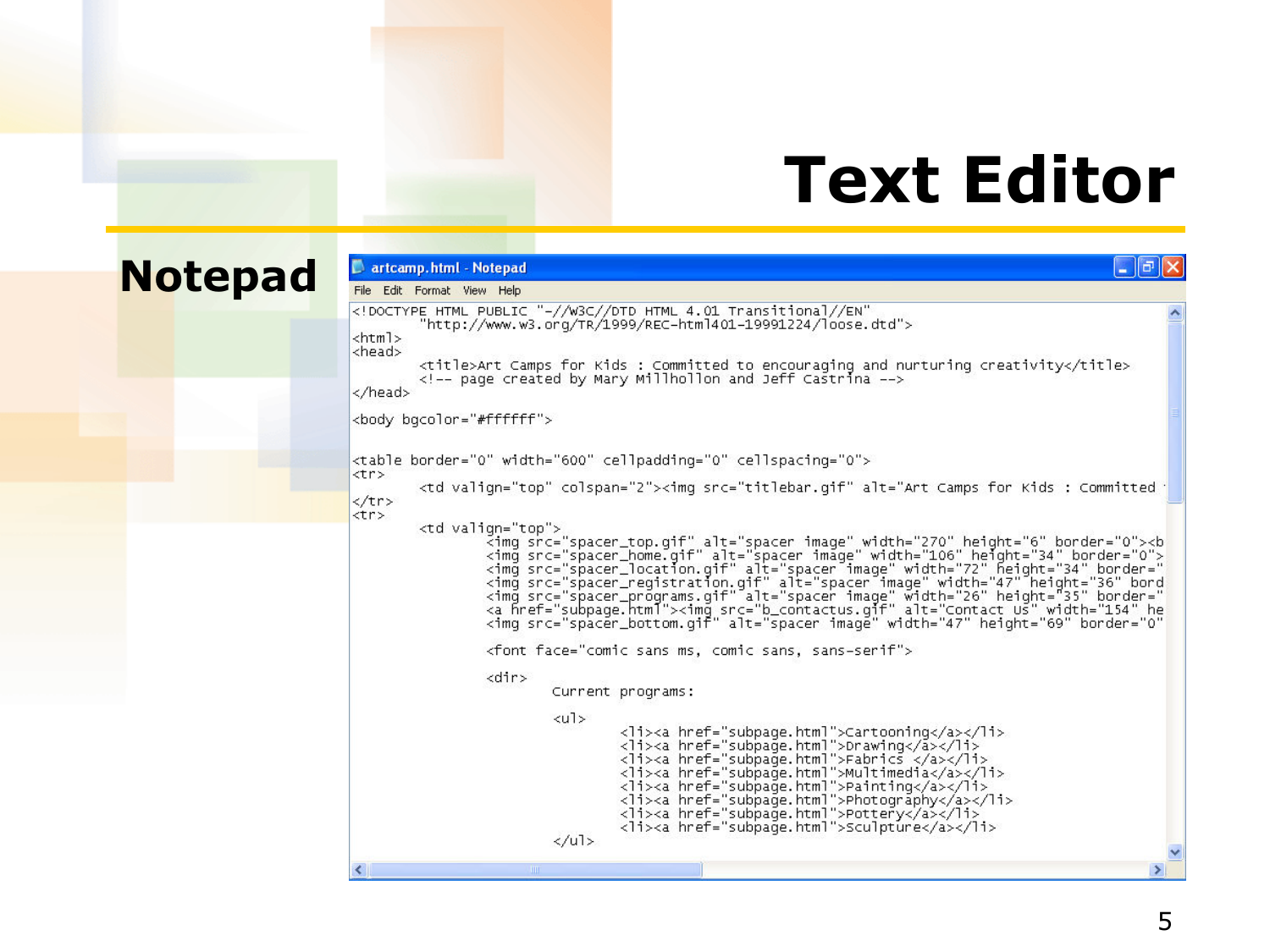# **Text Editor Benefits**

- *Inexpensive*—Cheap, often free!
- *Control*—Write HTML tags exactly the way you want
- *Quick Fixes*—Change HTML coding quickly, such as change a date, fix a typo, or add a blank line
- *Clean-up*—Remove the excess coding that's sometimes added by HTML editors and thereby reduce file sizes
- *Fine-tuning*—Gain control over automated code that sometimes won't automatically do what you want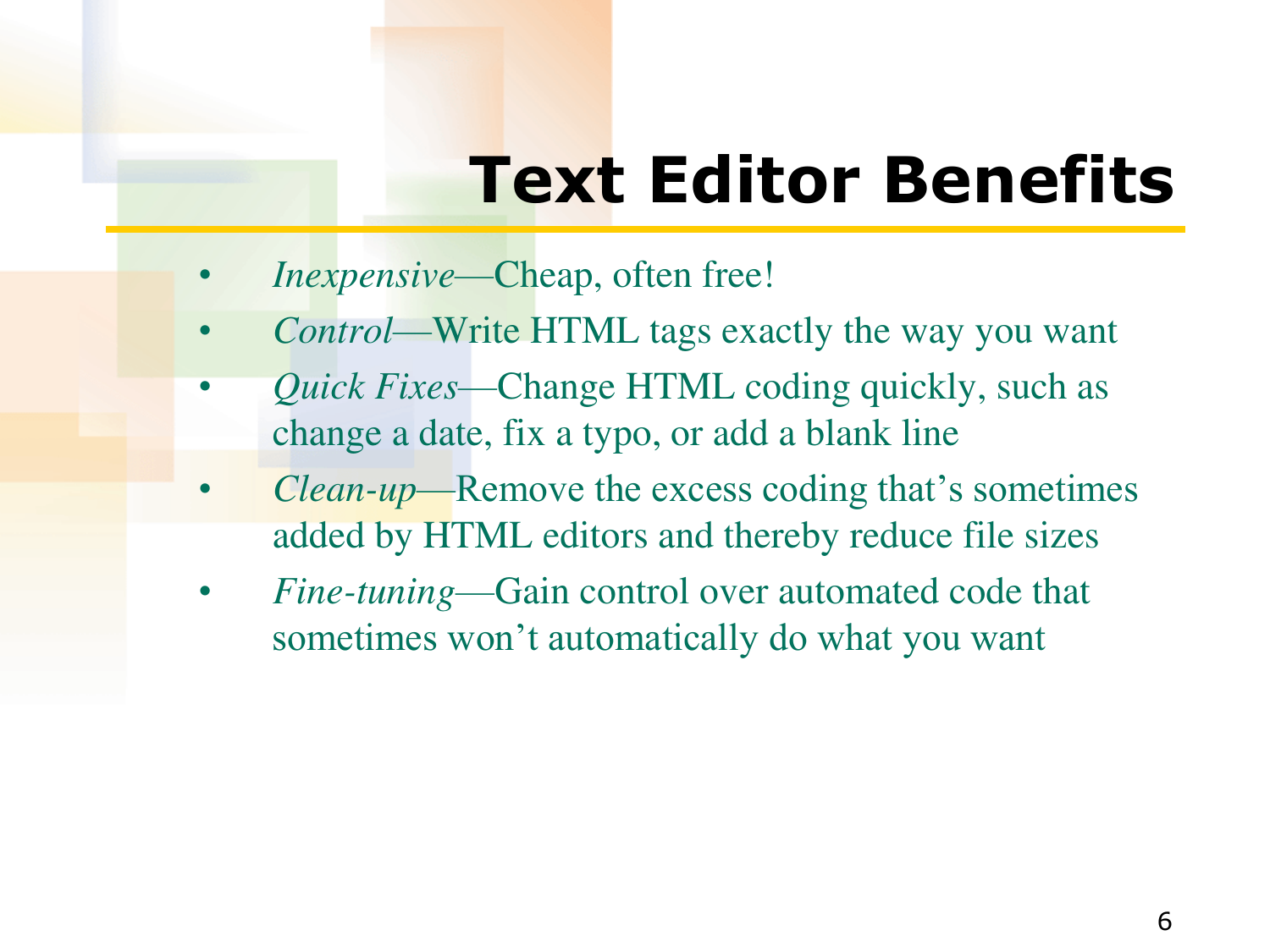# **Popular Text Editors**

- **BBEdit**
	- *(www.barebones.com/products/bbedit.html)*
- **HomeSite**
	- *(www.macromedia.com/software/homesite)*
- **Notepad** *(Windows operating systems)*
- **NoteTab** *(www.notetab.com)*
- **TextPad** *(www.textpad.com)*
- **UltraEdit** *(www.ultraedit.com)*
- **WordPad** *(Windows operating systems)*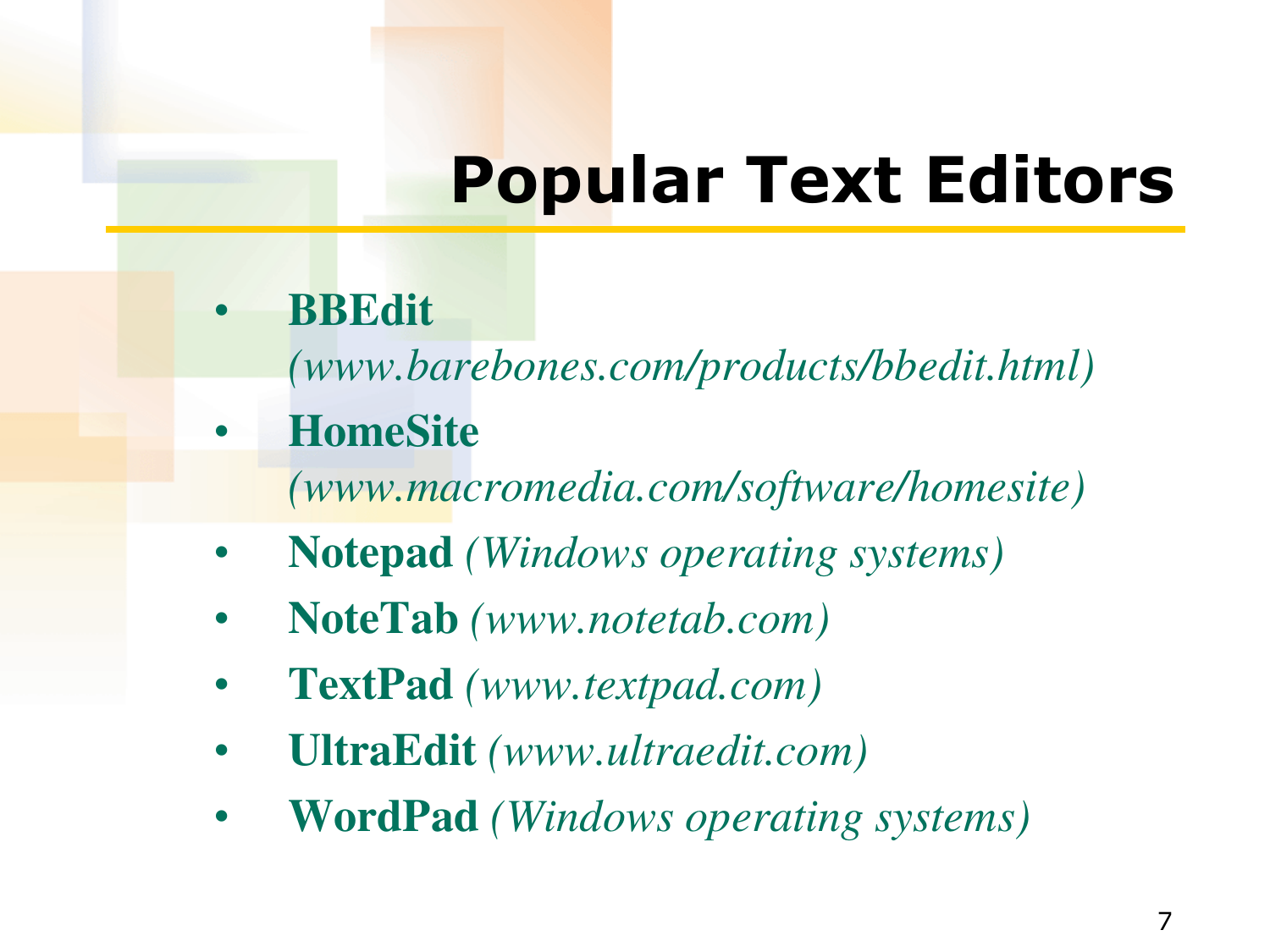## **Midrange HTML Editor**

### **Microsoft Word**

| artcamp.html - Microsoft Word                                                                                                                                                                                                                                                                                                                                                                                                                                                                                                                                                                                                                                                                                                                                                                                                                                                                                                                                                                                                                                                                                                                                                                                                                                                                                                                                                                                                                                                                                                                                                                                                                                                                                                                                                               | $-B$ $\times$                                                                                                                                                                                                                                                                                                                                                                                                                                                                                            |                                                                                                                                                                                                                                                                                                                                                                                                                                                                                                                                                                              | atcamp.html - Microsoft Development Environment [design] - [artcamp.html - artcamp.html*] *:<br>$-12$                                                                                                                                                                                                                                                                                                                                                                                                                                                                                                                                                                                                                                                                                                                                                                                                                                                                                                                                                                                                                                                                                                                                                                                                                                                                                                                                                                                                                                                                                                                                                                                                                                                                                                                                                                                                                                                                                                                                                                                                                                                             |                                                                                                                                                                                                                                                                                                                                                                                                                                                                                                                                                                                                                                                                                                                                                                                                                                                                                                                                                                                                                                                                                                                                                                                                                                                                                                                                                                                                                                                                                                                                                                                                                                                                                                                                                                                             |  |                                                                                                                                                                                                                                                                                                                                                                                                                                                                                                                                                                              |                                                                 |                                                                   |       |                                                                                                                                                                                                                                                                                                                                                                                                                               |  |                                         |       |                                             |
|---------------------------------------------------------------------------------------------------------------------------------------------------------------------------------------------------------------------------------------------------------------------------------------------------------------------------------------------------------------------------------------------------------------------------------------------------------------------------------------------------------------------------------------------------------------------------------------------------------------------------------------------------------------------------------------------------------------------------------------------------------------------------------------------------------------------------------------------------------------------------------------------------------------------------------------------------------------------------------------------------------------------------------------------------------------------------------------------------------------------------------------------------------------------------------------------------------------------------------------------------------------------------------------------------------------------------------------------------------------------------------------------------------------------------------------------------------------------------------------------------------------------------------------------------------------------------------------------------------------------------------------------------------------------------------------------------------------------------------------------------------------------------------------------|----------------------------------------------------------------------------------------------------------------------------------------------------------------------------------------------------------------------------------------------------------------------------------------------------------------------------------------------------------------------------------------------------------------------------------------------------------------------------------------------------------|------------------------------------------------------------------------------------------------------------------------------------------------------------------------------------------------------------------------------------------------------------------------------------------------------------------------------------------------------------------------------------------------------------------------------------------------------------------------------------------------------------------------------------------------------------------------------|-------------------------------------------------------------------------------------------------------------------------------------------------------------------------------------------------------------------------------------------------------------------------------------------------------------------------------------------------------------------------------------------------------------------------------------------------------------------------------------------------------------------------------------------------------------------------------------------------------------------------------------------------------------------------------------------------------------------------------------------------------------------------------------------------------------------------------------------------------------------------------------------------------------------------------------------------------------------------------------------------------------------------------------------------------------------------------------------------------------------------------------------------------------------------------------------------------------------------------------------------------------------------------------------------------------------------------------------------------------------------------------------------------------------------------------------------------------------------------------------------------------------------------------------------------------------------------------------------------------------------------------------------------------------------------------------------------------------------------------------------------------------------------------------------------------------------------------------------------------------------------------------------------------------------------------------------------------------------------------------------------------------------------------------------------------------------------------------------------------------------------------------------------------------|---------------------------------------------------------------------------------------------------------------------------------------------------------------------------------------------------------------------------------------------------------------------------------------------------------------------------------------------------------------------------------------------------------------------------------------------------------------------------------------------------------------------------------------------------------------------------------------------------------------------------------------------------------------------------------------------------------------------------------------------------------------------------------------------------------------------------------------------------------------------------------------------------------------------------------------------------------------------------------------------------------------------------------------------------------------------------------------------------------------------------------------------------------------------------------------------------------------------------------------------------------------------------------------------------------------------------------------------------------------------------------------------------------------------------------------------------------------------------------------------------------------------------------------------------------------------------------------------------------------------------------------------------------------------------------------------------------------------------------------------------------------------------------------------|--|------------------------------------------------------------------------------------------------------------------------------------------------------------------------------------------------------------------------------------------------------------------------------------------------------------------------------------------------------------------------------------------------------------------------------------------------------------------------------------------------------------------------------------------------------------------------------|-----------------------------------------------------------------|-------------------------------------------------------------------|-------|-------------------------------------------------------------------------------------------------------------------------------------------------------------------------------------------------------------------------------------------------------------------------------------------------------------------------------------------------------------------------------------------------------------------------------|--|-----------------------------------------|-------|---------------------------------------------|
| File Edit View Insert Format Tools Table Window Help                                                                                                                                                                                                                                                                                                                                                                                                                                                                                                                                                                                                                                                                                                                                                                                                                                                                                                                                                                                                                                                                                                                                                                                                                                                                                                                                                                                                                                                                                                                                                                                                                                                                                                                                        |                                                                                                                                                                                                                                                                                                                                                                                                                                                                                                          | $-10 \times$<br>Co File Edit View Tools Window Help                                                                                                                                                                                                                                                                                                                                                                                                                                                                                                                          |                                                                                                                                                                                                                                                                                                                                                                                                                                                                                                                                                                                                                                                                                                                                                                                                                                                                                                                                                                                                                                                                                                                                                                                                                                                                                                                                                                                                                                                                                                                                                                                                                                                                                                                                                                                                                                                                                                                                                                                                                                                                                                                                                                   |                                                                                                                                                                                                                                                                                                                                                                                                                                                                                                                                                                                                                                                                                                                                                                                                                                                                                                                                                                                                                                                                                                                                                                                                                                                                                                                                                                                                                                                                                                                                                                                                                                                                                                                                                                                             |  |                                                                                                                                                                                                                                                                                                                                                                                                                                                                                                                                                                              |                                                                 |                                                                   |       |                                                                                                                                                                                                                                                                                                                                                                                                                               |  |                                         |       |                                             |
|                                                                                                                                                                                                                                                                                                                                                                                                                                                                                                                                                                                                                                                                                                                                                                                                                                                                                                                                                                                                                                                                                                                                                                                                                                                                                                                                                                                                                                                                                                                                                                                                                                                                                                                                                                                             | $\mathbb{B}$                                                                                                                                                                                                                                                                                                                                                                                                                                                                                             | $X$ in El $O - O - M$<br>日间                                                                                                                                                                                                                                                                                                                                                                                                                                                                                                                                                  | $-88$ % $-$                                                                                                                                                                                                                                                                                                                                                                                                                                                                                                                                                                                                                                                                                                                                                                                                                                                                                                                                                                                                                                                                                                                                                                                                                                                                                                                                                                                                                                                                                                                                                                                                                                                                                                                                                                                                                                                                                                                                                                                                                                                                                                                                                       |                                                                                                                                                                                                                                                                                                                                                                                                                                                                                                                                                                                                                                                                                                                                                                                                                                                                                                                                                                                                                                                                                                                                                                                                                                                                                                                                                                                                                                                                                                                                                                                                                                                                                                                                                                                             |  |                                                                                                                                                                                                                                                                                                                                                                                                                                                                                                                                                                              |                                                                 |                                                                   |       |                                                                                                                                                                                                                                                                                                                                                                                                                               |  |                                         |       |                                             |
|                                                                                                                                                                                                                                                                                                                                                                                                                                                                                                                                                                                                                                                                                                                                                                                                                                                                                                                                                                                                                                                                                                                                                                                                                                                                                                                                                                                                                                                                                                                                                                                                                                                                                                                                                                                             | Mormal(Web) ▼ Comic Sans MS - ▼ 12 ▼   B / U   画 画 画   巨 画 画   巨 信 律   日 - タ - A - 、                                                                                                                                                                                                                                                                                                                                                                                                                     | $\vert x \vert$<br><b>Project Explorer</b>                                                                                                                                                                                                                                                                                                                                                                                                                                                                                                                                   | $\langle$ /head>                                                                                                                                                                                                                                                                                                                                                                                                                                                                                                                                                                                                                                                                                                                                                                                                                                                                                                                                                                                                                                                                                                                                                                                                                                                                                                                                                                                                                                                                                                                                                                                                                                                                                                                                                                                                                                                                                                                                                                                                                                                                                                                                                  |                                                                                                                                                                                                                                                                                                                                                                                                                                                                                                                                                                                                                                                                                                                                                                                                                                                                                                                                                                                                                                                                                                                                                                                                                                                                                                                                                                                                                                                                                                                                                                                                                                                                                                                                                                                             |  |                                                                                                                                                                                                                                                                                                                                                                                                                                                                                                                                                                              |                                                                 |                                                                   |       |                                                                                                                                                                                                                                                                                                                                                                                                                               |  |                                         |       |                                             |
| Art Camps for Kids<br>Home<br>Location<br>Registration<br>Programs<br>Contact Us<br>Current programs:                                                                                                                                                                                                                                                                                                                                                                                                                                                                                                                                                                                                                                                                                                                                                                                                                                                                                                                                                                                                                                                                                                                                                                                                                                                                                                                                                                                                                                                                                                                                                                                                                                                                                       | (a) a mass and a set of the set of $\mathbb{R}$ in the set of the set of the set of the set $\mathbb{R}$ (if the set of $\mathbb{R}$<br>Committed to encouraging<br>and nurturing creativity<br>Art Camps for Kids offers a safe<br>creative environment for kids aged 6 and up.<br>Our mission is to encourage and nurture<br>creativity in a fun environment. Every camp<br>features:<br>Caring professional instructors<br>Quality supplies<br>• 15-student limit<br>• Half-day and full-day programs | 日田日<br>网105Chapter.doc<br>artcamp.html<br>artcamp.html                                                                                                                                                                                                                                                                                                                                                                                                                                                                                                                       | <body bgcolor="white" lang="EN-US" link="blue" style="tab-interva&lt;br&gt;&lt;div class=Section1&gt;&lt;br&gt;&lt;table border=0 cellspacing=0 cellpadding=0 width=600 style=" vlink="blue" width:6.2.<br="">mso-cellspacing: Oin; mso-padding-alt: Oin Oin Oin Oin'&gt;<br/><tr><br/><td colspan="2" style="padding:0in Oin Oin Oin" valign="top"><br/><p class="MsoNormal"><img <br="" height="50" id=" x0000 i1030" width="600"/>src="file:///D:/Clients/MS%2OPress/Creation%2OGuide%2OBook/To%2OMS%20<br/>alt="Art Camps for Kids : Committed to encouraging and nurturing cre-<br/><math>border=0&gt;<p><p></p></p></math><br/><math>\langle /td \rangle</math><br/><math>\langle</math>/tr&gt;<br/><tr><br/><td style="padding:0in 0in 0in 0in" valign="top"><br/><p class="MsoNormal"><img <br="" height="250" id=" x0000 i1029" width="270"/>src="file:///D:/Clients/MS%20Press/Creation%20Guide%20Book/To%20MS%20<br/>alt=links border=0&gt;<span style='font-family:"Comic Sans MS"'><o:p><!--/<br--><p class="MsoNormal" style="margin-left:.5in"><span mso-margin-top-alt:auto;mso-margin-bottom-<br="" style="font-family&lt;br&gt;programs: &lt;o:p&gt;&lt;/o:p&gt;&lt;/span&gt;&lt;/p&gt;&lt;br&gt;&lt;p class=MsoNormal style=">margin-left:1.0in;text-indent:-.25in;mso-list:10 level1 lfo1;tab-sto</span></p></o:p></span></p></td></tr><tr><td>Cartooning<br/><b>Drawing</b><br/><math>-1</math><br/>■ 岡 国 3 4<br/>Draw + R G</td><td>AutoShapes · \ \ □ ○ 圖 4  见 ③ - <u>ノ</u> · A · 三 三 弓 ■ <i>■</i> 。</td><td></td><td>style='font-size:10.0pt;mso-bidi-font-size:12.0pt;font-family:Symbol<br/>style='font:7.0pt "Times New Roman"'&gt;     &amp;<br/><!-- [endif]--><span style='font-family: "Comic Sans MS"'><a<br>href="file:///D:/Clients/MS%20Press/Creation%20Guide%20Book/To%20MS%;<br/>&lt;p class=MsoNormal style='mso-margin-top-alt:auto;mso-margin-bottom-&lt;br&gt;margin-left:1.0in;text-indent;-.25in;mso-list:10 level1 lfo1;tab-sto</a<br></span></td></tr><tr><td></td><td>REC TRK EXT OVR English (U.S.<br/>In Col</td><td>Ready</td><td><b>STREAM INS</b><br/>Ln 145<br/>Col 6<br/>Ch6</td></tr></p></td></tr></body> | <br><p class="MsoNormal"><img <br="" height="50" id=" x0000 i1030" width="600"/>src="file:///D:/Clients/MS%2OPress/Creation%2OGuide%2OBook/To%2OMS%20<br/>alt="Art Camps for Kids : Committed to encouraging and nurturing cre-<br/><math>border=0&gt;<p><p></p></p></math><br/><math>\langle /td \rangle</math><br/><math>\langle</math>/tr&gt;<br/><tr><br/><td style="padding:0in 0in 0in 0in" valign="top"><br/><p class="MsoNormal"><img <br="" height="250" id=" x0000 i1029" width="270"/>src="file:///D:/Clients/MS%20Press/Creation%20Guide%20Book/To%20MS%20<br/>alt=links border=0&gt;<span style='font-family:"Comic Sans MS"'><o:p><!--/<br--><p class="MsoNormal" style="margin-left:.5in"><span mso-margin-top-alt:auto;mso-margin-bottom-<br="" style="font-family&lt;br&gt;programs: &lt;o:p&gt;&lt;/o:p&gt;&lt;/span&gt;&lt;/p&gt;&lt;br&gt;&lt;p class=MsoNormal style=">margin-left:1.0in;text-indent:-.25in;mso-list:10 level1 lfo1;tab-sto</span></p></o:p></span></p></td></tr><tr><td>Cartooning<br/><b>Drawing</b><br/><math>-1</math><br/>■ 岡 国 3 4<br/>Draw + R G</td><td>AutoShapes · \ \ □ ○ 圖 4  见 ③ - <u>ノ</u> · A · 三 三 弓 ■ <i>■</i> 。</td><td></td><td>style='font-size:10.0pt;mso-bidi-font-size:12.0pt;font-family:Symbol<br/>style='font:7.0pt "Times New Roman"'&gt;     &amp;<br/><!-- [endif]--><span style='font-family: "Comic Sans MS"'><a<br>href="file:///D:/Clients/MS%20Press/Creation%20Guide%20Book/To%20MS%;<br/>&lt;p class=MsoNormal style='mso-margin-top-alt:auto;mso-margin-bottom-&lt;br&gt;margin-left:1.0in;text-indent;-.25in;mso-list:10 level1 lfo1;tab-sto</a<br></span></td></tr><tr><td></td><td>REC TRK EXT OVR English (U.S.<br/>In Col</td><td>Ready</td><td><b>STREAM INS</b><br/>Ln 145<br/>Col 6<br/>Ch6</td></tr></p> |  | <br><p class="MsoNormal"><img <br="" height="250" id=" x0000 i1029" width="270"/>src="file:///D:/Clients/MS%20Press/Creation%20Guide%20Book/To%20MS%20<br/>alt=links border=0&gt;<span style='font-family:"Comic Sans MS"'><o:p><!--/<br--><p class="MsoNormal" style="margin-left:.5in"><span mso-margin-top-alt:auto;mso-margin-bottom-<br="" style="font-family&lt;br&gt;programs: &lt;o:p&gt;&lt;/o:p&gt;&lt;/span&gt;&lt;/p&gt;&lt;br&gt;&lt;p class=MsoNormal style=">margin-left:1.0in;text-indent:-.25in;mso-list:10 level1 lfo1;tab-sto</span></p></o:p></span></p> | Cartooning<br><b>Drawing</b><br>$-1$<br>■ 岡 国 3 4<br>Draw + R G | AutoShapes · \ \ □ ○ 圖 4  见 ③ - <u>ノ</u> · A · 三 三 弓 ■ <i>■</i> 。 |       | style='font-size:10.0pt;mso-bidi-font-size:12.0pt;font-family:Symbol<br>style='font:7.0pt "Times New Roman"'>     &<br>[endif] <span style='font-family: "Comic Sans MS"'><a<br>href="file:///D:/Clients/MS%20Press/Creation%20Guide%20Book/To%20MS%;<br/>&lt;p class=MsoNormal style='mso-margin-top-alt:auto;mso-margin-bottom-&lt;br&gt;margin-left:1.0in;text-indent;-.25in;mso-list:10 level1 lfo1;tab-sto</a<br></span> |  | REC TRK EXT OVR English (U.S.<br>In Col | Ready | <b>STREAM INS</b><br>Ln 145<br>Col 6<br>Ch6 |
| <br><p class="MsoNormal"><img <br="" height="50" id=" x0000 i1030" width="600"/>src="file:///D:/Clients/MS%2OPress/Creation%2OGuide%2OBook/To%2OMS%20<br/>alt="Art Camps for Kids : Committed to encouraging and nurturing cre-<br/><math>border=0&gt;<p><p></p></p></math><br/><math>\langle /td \rangle</math><br/><math>\langle</math>/tr&gt;<br/><tr><br/><td style="padding:0in 0in 0in 0in" valign="top"><br/><p class="MsoNormal"><img <br="" height="250" id=" x0000 i1029" width="270"/>src="file:///D:/Clients/MS%20Press/Creation%20Guide%20Book/To%20MS%20<br/>alt=links border=0&gt;<span style='font-family:"Comic Sans MS"'><o:p><!--/<br--><p class="MsoNormal" style="margin-left:.5in"><span mso-margin-top-alt:auto;mso-margin-bottom-<br="" style="font-family&lt;br&gt;programs: &lt;o:p&gt;&lt;/o:p&gt;&lt;/span&gt;&lt;/p&gt;&lt;br&gt;&lt;p class=MsoNormal style=">margin-left:1.0in;text-indent:-.25in;mso-list:10 level1 lfo1;tab-sto</span></p></o:p></span></p></td></tr><tr><td>Cartooning<br/><b>Drawing</b><br/><math>-1</math><br/>■ 岡 国 3 4<br/>Draw + R G</td><td>AutoShapes · \ \ □ ○ 圖 4  见 ③ - <u>ノ</u> · A · 三 三 弓 ■ <i>■</i> 。</td><td></td><td>style='font-size:10.0pt;mso-bidi-font-size:12.0pt;font-family:Symbol<br/>style='font:7.0pt "Times New Roman"'&gt;     &amp;<br/><!-- [endif]--><span style='font-family: "Comic Sans MS"'><a<br>href="file:///D:/Clients/MS%20Press/Creation%20Guide%20Book/To%20MS%;<br/>&lt;p class=MsoNormal style='mso-margin-top-alt:auto;mso-margin-bottom-&lt;br&gt;margin-left:1.0in;text-indent;-.25in;mso-list:10 level1 lfo1;tab-sto</a<br></span></td></tr><tr><td></td><td>REC TRK EXT OVR English (U.S.<br/>In Col</td><td>Ready</td><td><b>STREAM INS</b><br/>Ln 145<br/>Col 6<br/>Ch6</td></tr></p> |                                                                                                                                                                                                                                                                                                                                                                                                                                                                                                          | <br><p class="MsoNormal"><img <br="" height="250" id=" x0000 i1029" width="270"/>src="file:///D:/Clients/MS%20Press/Creation%20Guide%20Book/To%20MS%20<br/>alt=links border=0&gt;<span style='font-family:"Comic Sans MS"'><o:p><!--/<br--><p class="MsoNormal" style="margin-left:.5in"><span mso-margin-top-alt:auto;mso-margin-bottom-<br="" style="font-family&lt;br&gt;programs: &lt;o:p&gt;&lt;/o:p&gt;&lt;/span&gt;&lt;/p&gt;&lt;br&gt;&lt;p class=MsoNormal style=">margin-left:1.0in;text-indent:-.25in;mso-list:10 level1 lfo1;tab-sto</span></p></o:p></span></p> | Cartooning<br><b>Drawing</b><br>$-1$<br>■ 岡 国 3 4<br>Draw + R G                                                                                                                                                                                                                                                                                                                                                                                                                                                                                                                                                                                                                                                                                                                                                                                                                                                                                                                                                                                                                                                                                                                                                                                                                                                                                                                                                                                                                                                                                                                                                                                                                                                                                                                                                                                                                                                                                                                                                                                                                                                                                                   | AutoShapes · \ \ □ ○ 圖 4  见 ③ - <u>ノ</u> · A · 三 三 弓 ■ <i>■</i> 。                                                                                                                                                                                                                                                                                                                                                                                                                                                                                                                                                                                                                                                                                                                                                                                                                                                                                                                                                                                                                                                                                                                                                                                                                                                                                                                                                                                                                                                                                                                                                                                                                                                                                                                           |  | style='font-size:10.0pt;mso-bidi-font-size:12.0pt;font-family:Symbol<br>style='font:7.0pt "Times New Roman"'>     &<br>[endif] <span style='font-family: "Comic Sans MS"'><a<br>href="file:///D:/Clients/MS%20Press/Creation%20Guide%20Book/To%20MS%;<br/>&lt;p class=MsoNormal style='mso-margin-top-alt:auto;mso-margin-bottom-&lt;br&gt;margin-left:1.0in;text-indent;-.25in;mso-list:10 level1 lfo1;tab-sto</a<br></span>                                                                                                                                                |                                                                 | REC TRK EXT OVR English (U.S.<br>In Col                           | Ready | <b>STREAM INS</b><br>Ln 145<br>Col 6<br>Ch6                                                                                                                                                                                                                                                                                                                                                                                   |  |                                         |       |                                             |
| <br><p class="MsoNormal"><img <br="" height="250" id=" x0000 i1029" width="270"/>src="file:///D:/Clients/MS%20Press/Creation%20Guide%20Book/To%20MS%20<br/>alt=links border=0&gt;<span style='font-family:"Comic Sans MS"'><o:p><!--/<br--><p class="MsoNormal" style="margin-left:.5in"><span mso-margin-top-alt:auto;mso-margin-bottom-<br="" style="font-family&lt;br&gt;programs: &lt;o:p&gt;&lt;/o:p&gt;&lt;/span&gt;&lt;/p&gt;&lt;br&gt;&lt;p class=MsoNormal style=">margin-left:1.0in;text-indent:-.25in;mso-list:10 level1 lfo1;tab-sto</span></p></o:p></span></p>                                                                                                                                                                                                                                                                                                                                                                                                                                                                                                                                                                                                                                                                                                                                                                                                                                                                                                                                                                                                                                                                                                                                                                                                                |                                                                                                                                                                                                                                                                                                                                                                                                                                                                                                          |                                                                                                                                                                                                                                                                                                                                                                                                                                                                                                                                                                              |                                                                                                                                                                                                                                                                                                                                                                                                                                                                                                                                                                                                                                                                                                                                                                                                                                                                                                                                                                                                                                                                                                                                                                                                                                                                                                                                                                                                                                                                                                                                                                                                                                                                                                                                                                                                                                                                                                                                                                                                                                                                                                                                                                   |                                                                                                                                                                                                                                                                                                                                                                                                                                                                                                                                                                                                                                                                                                                                                                                                                                                                                                                                                                                                                                                                                                                                                                                                                                                                                                                                                                                                                                                                                                                                                                                                                                                                                                                                                                                             |  |                                                                                                                                                                                                                                                                                                                                                                                                                                                                                                                                                                              |                                                                 |                                                                   |       |                                                                                                                                                                                                                                                                                                                                                                                                                               |  |                                         |       |                                             |
| Cartooning<br><b>Drawing</b><br>$-1$<br>■ 岡 国 3 4<br>Draw + R G                                                                                                                                                                                                                                                                                                                                                                                                                                                                                                                                                                                                                                                                                                                                                                                                                                                                                                                                                                                                                                                                                                                                                                                                                                                                                                                                                                                                                                                                                                                                                                                                                                                                                                                             | AutoShapes · \ \ □ ○ 圖 4  见 ③ - <u>ノ</u> · A · 三 三 弓 ■ <i>■</i> 。                                                                                                                                                                                                                                                                                                                                                                                                                                        |                                                                                                                                                                                                                                                                                                                                                                                                                                                                                                                                                                              | style='font-size:10.0pt;mso-bidi-font-size:12.0pt;font-family:Symbol<br>style='font:7.0pt "Times New Roman"'>     &<br>[endif] <span style='font-family: "Comic Sans MS"'><a<br>href="file:///D:/Clients/MS%20Press/Creation%20Guide%20Book/To%20MS%;<br/>&lt;p class=MsoNormal style='mso-margin-top-alt:auto;mso-margin-bottom-&lt;br&gt;margin-left:1.0in;text-indent;-.25in;mso-list:10 level1 lfo1;tab-sto</a<br></span>                                                                                                                                                                                                                                                                                                                                                                                                                                                                                                                                                                                                                                                                                                                                                                                                                                                                                                                                                                                                                                                                                                                                                                                                                                                                                                                                                                                                                                                                                                                                                                                                                                                                                                                                     |                                                                                                                                                                                                                                                                                                                                                                                                                                                                                                                                                                                                                                                                                                                                                                                                                                                                                                                                                                                                                                                                                                                                                                                                                                                                                                                                                                                                                                                                                                                                                                                                                                                                                                                                                                                             |  |                                                                                                                                                                                                                                                                                                                                                                                                                                                                                                                                                                              |                                                                 |                                                                   |       |                                                                                                                                                                                                                                                                                                                                                                                                                               |  |                                         |       |                                             |
|                                                                                                                                                                                                                                                                                                                                                                                                                                                                                                                                                                                                                                                                                                                                                                                                                                                                                                                                                                                                                                                                                                                                                                                                                                                                                                                                                                                                                                                                                                                                                                                                                                                                                                                                                                                             | REC TRK EXT OVR English (U.S.<br>In Col                                                                                                                                                                                                                                                                                                                                                                                                                                                                  | Ready                                                                                                                                                                                                                                                                                                                                                                                                                                                                                                                                                                        | <b>STREAM INS</b><br>Ln 145<br>Col 6<br>Ch6                                                                                                                                                                                                                                                                                                                                                                                                                                                                                                                                                                                                                                                                                                                                                                                                                                                                                                                                                                                                                                                                                                                                                                                                                                                                                                                                                                                                                                                                                                                                                                                                                                                                                                                                                                                                                                                                                                                                                                                                                                                                                                                       |                                                                                                                                                                                                                                                                                                                                                                                                                                                                                                                                                                                                                                                                                                                                                                                                                                                                                                                                                                                                                                                                                                                                                                                                                                                                                                                                                                                                                                                                                                                                                                                                                                                                                                                                                                                             |  |                                                                                                                                                                                                                                                                                                                                                                                                                                                                                                                                                                              |                                                                 |                                                                   |       |                                                                                                                                                                                                                                                                                                                                                                                                                               |  |                                         |       |                                             |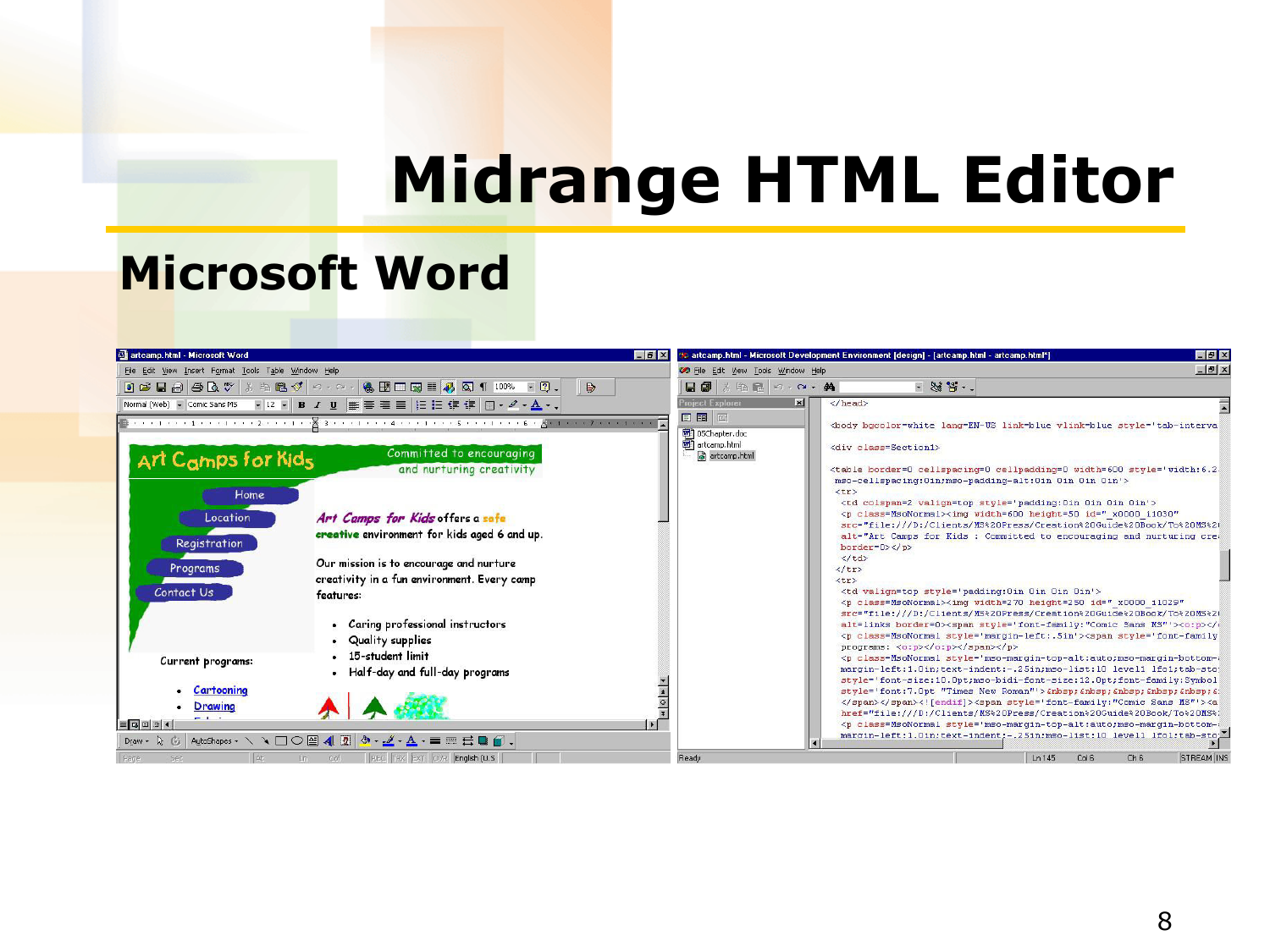## **Advanced HTML Editor**

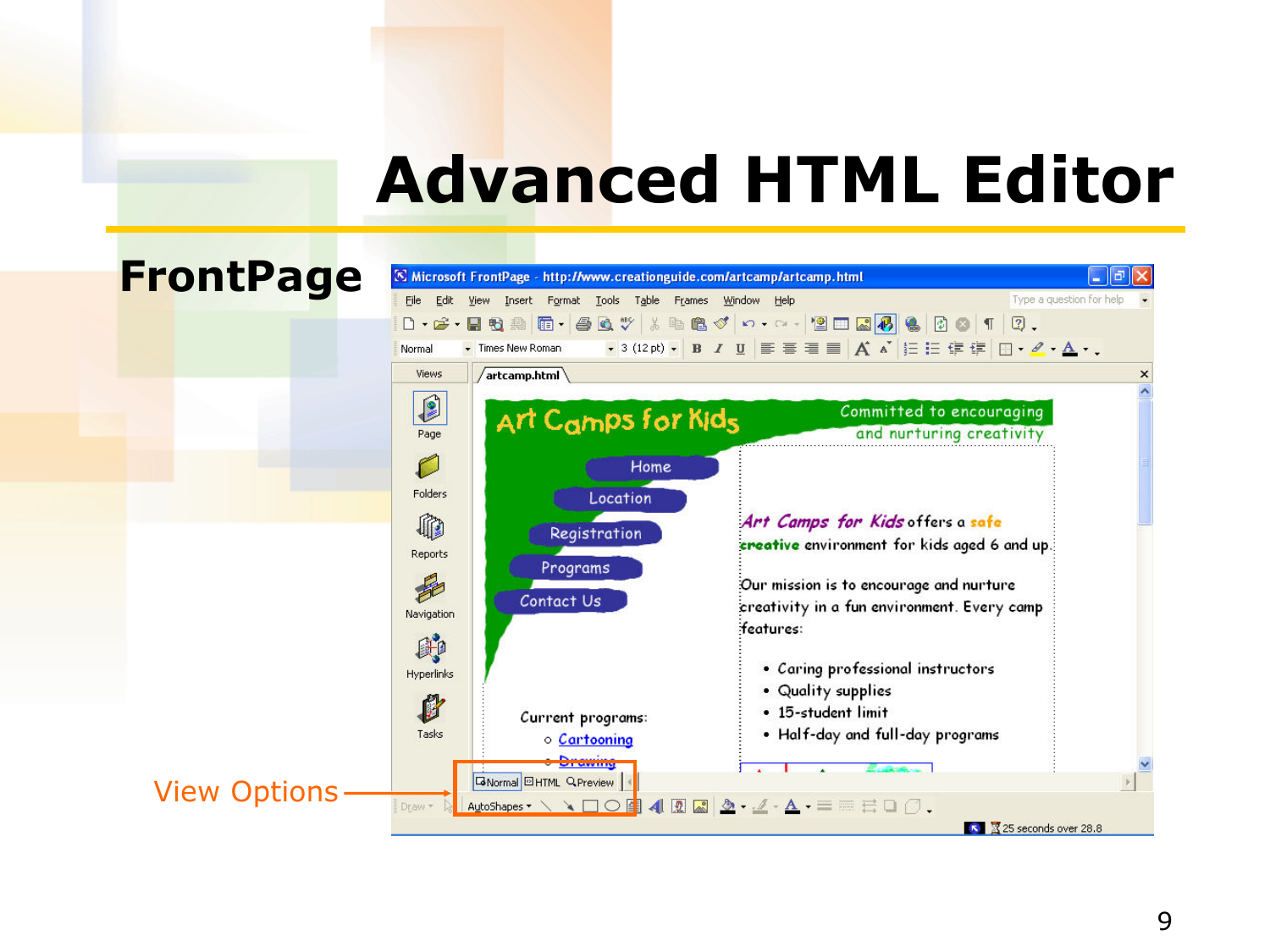# **HTML Editor Benefits**

- *View options*—Pages can display in layout mode, HTML view, and Web preview
- *Automatic HTML coding*—HTML is automatically generated while you type content, insert pictures, format the background, etc.
- *Toolbar and menu options*—Typical application interface simplifies development process
- *Templates and wizards*—Provides design options and publishing assistance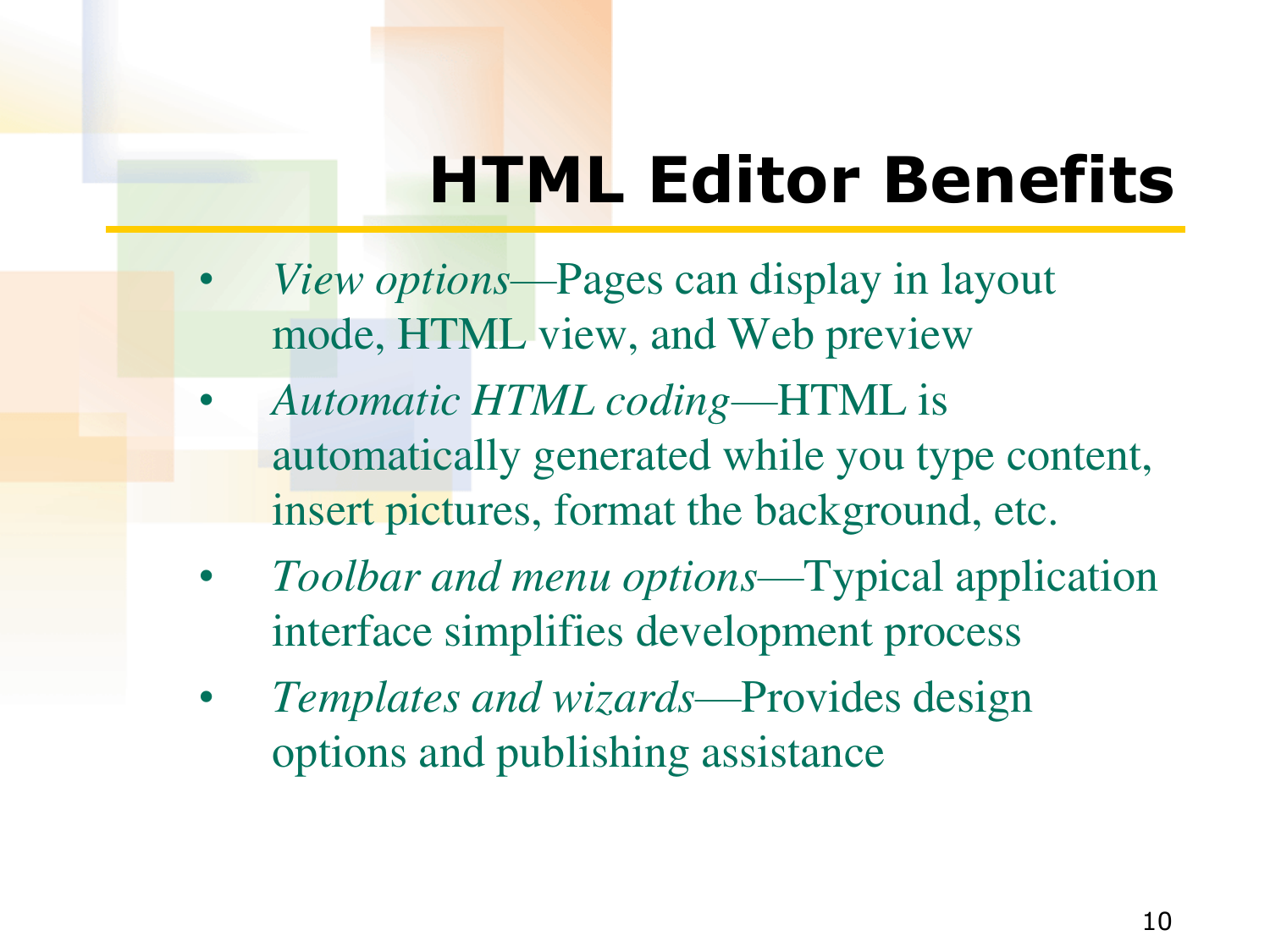# **Popular HTML Editors**

• **Adobe GoLive**

*(www.adobe.com/products/golive)*

- **CoffeeCup HTML Editor** *(coffeecup.com/html/editor)*
- **HotDog Professional** *(www.sausage.com/hotdog-professional.html)*
- **Macromedia Dreamweaver** *(www.macromedia.com/software/dreamweaver)*
- **Microsoft FrontPage** *(www.microsoft.com/frontpage)*
- **NetObjects Fusion MX** *(www.netobjects.com/products/html/nof8.html)*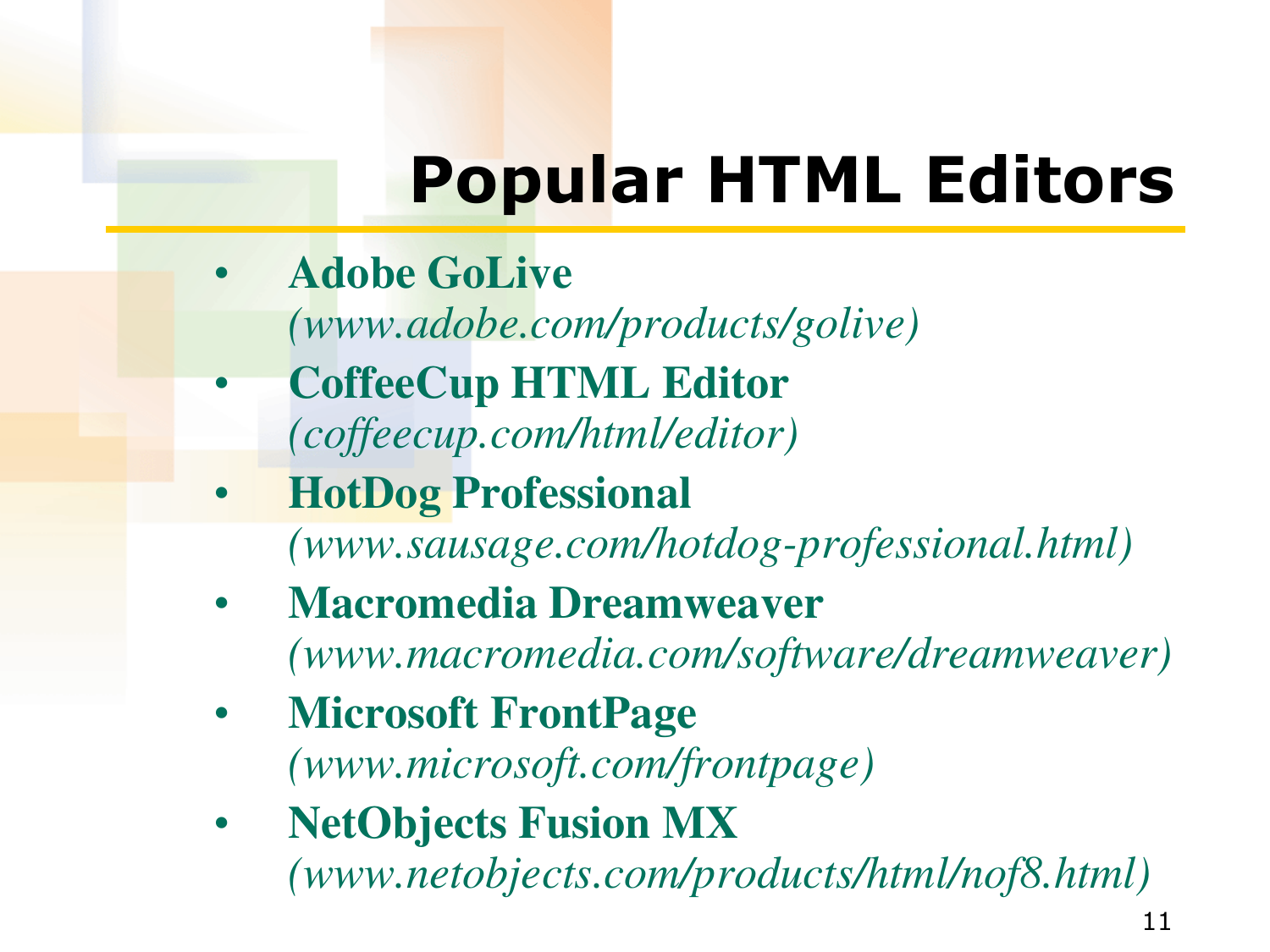## **Popular Graphics Programs**

- **Fireworks** 
	- *(www.macromedia.com/software/fireworks)*
- **LView Pro** *(www.lview.com/index1024.htm)*
- **Microsoft Paint** (*Windows operating systems*)
- **Paint Shop Pro**  *(www.jasc.com/products/paintshoppro)*
- **Photoshop**

*(www.adobe.com/products/photoshop)*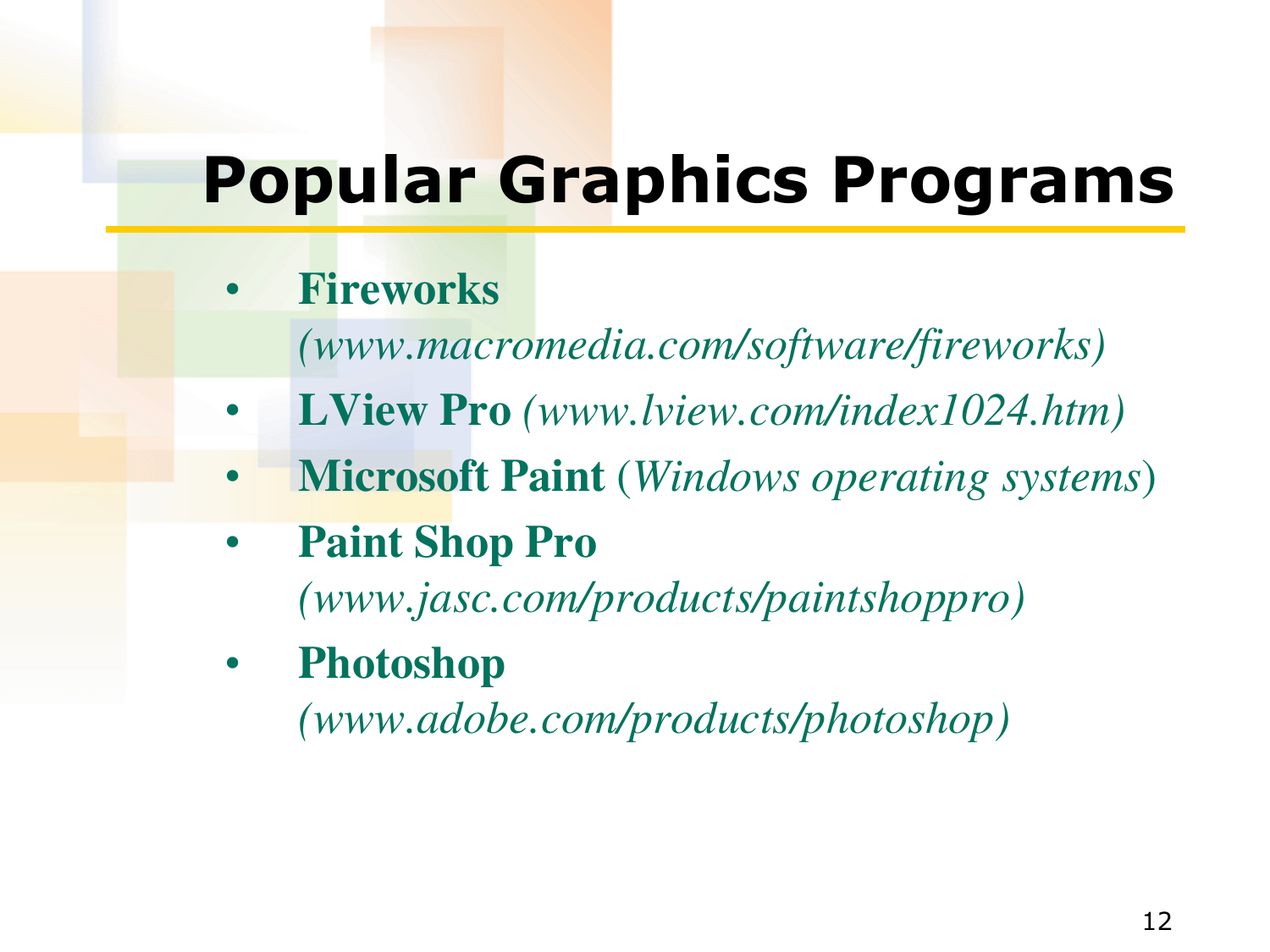# **Popular FTP Programs**

- **BulletProof FTP** *(www.bpftp.com)*
- **CoffeeCup Direct FTP** *(www.coffeecup.com/software)*
- **CuteFTP** *(www.globalscape.com/cuteftp)*
- **Fetch** *(www.fetchsoftworks.com)*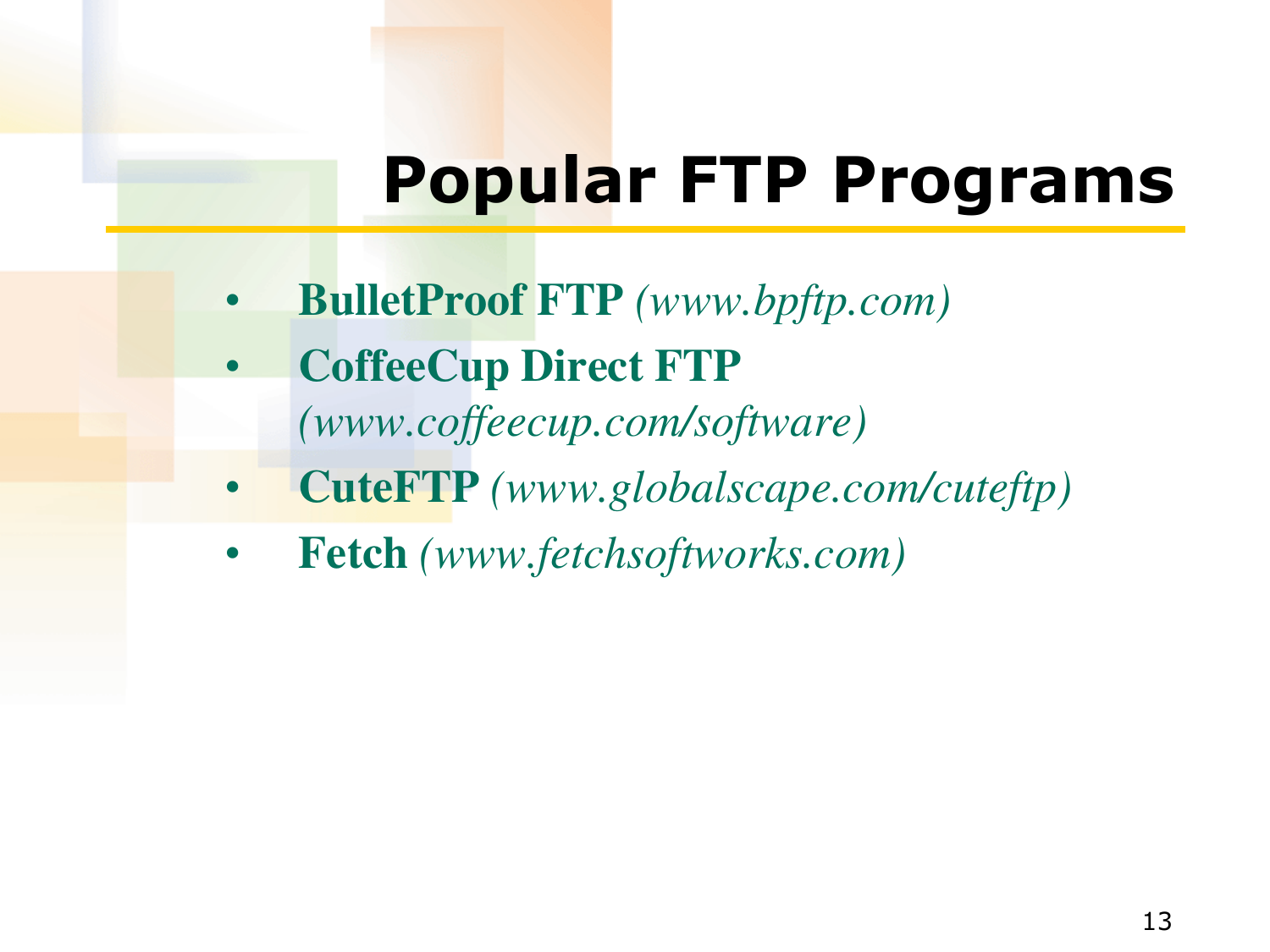## **Browser Views**

#### •**Internet Explorer on Windows**



#### •**Internet Explorer on Macintosh**



#### •**Navigator on Windows**



#### •**Navigator on Macintosh**

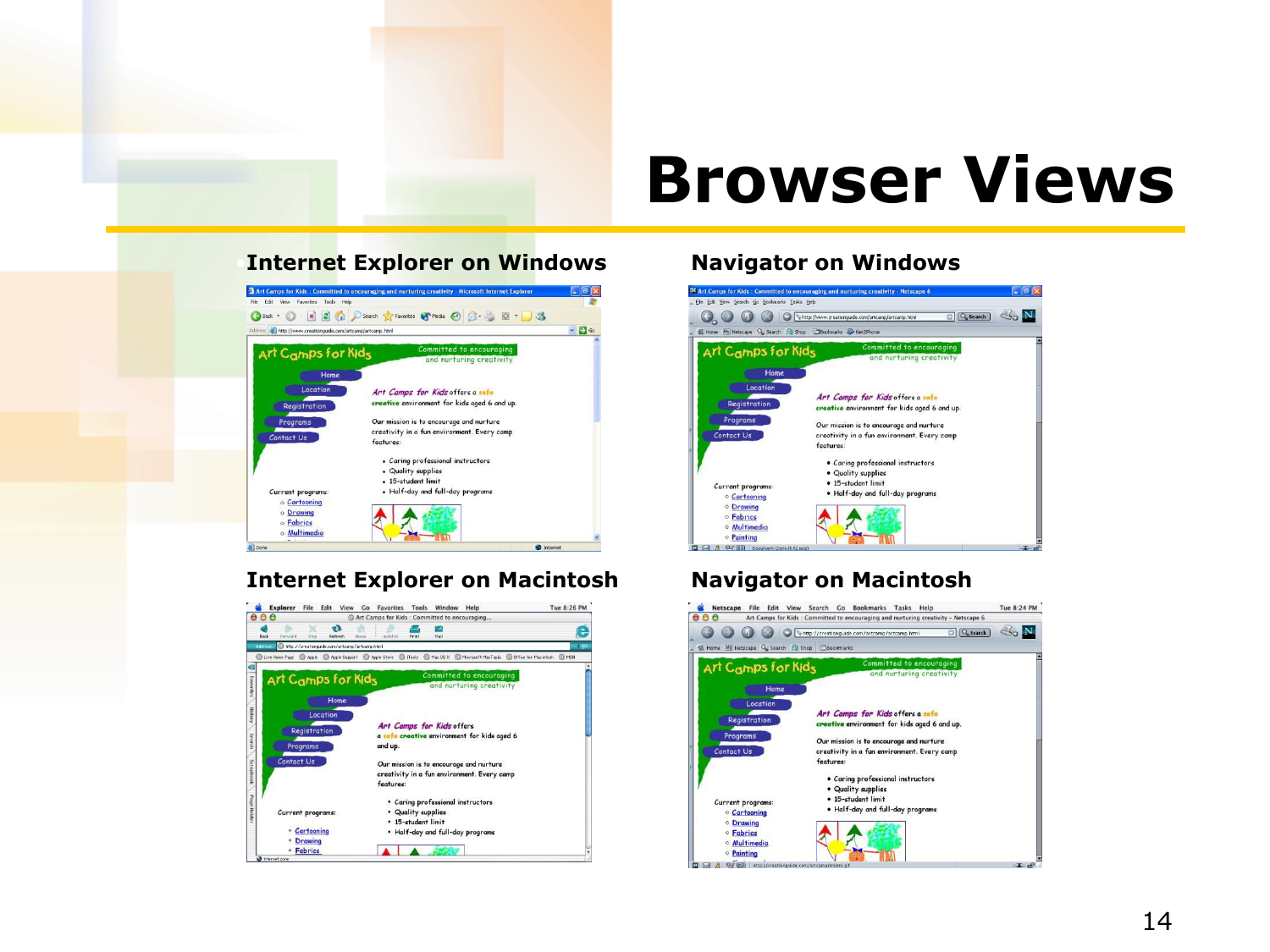# **Popular Browsers**

- **America Online** *(webmaster.info.aol.com)*
- **Lynx** *(lynx.isc.org/current)*
- **Microsoft Internet Explorer**  *(www.microsoft.com/ie)*
- **Mozilla** *(www.mozilla.org)*
- **Netscape Navigator** *(www.netscape.com)*
- **Opera** *(www.opera.com/download)*
- **Safari** *(www.apple.com/safari*)